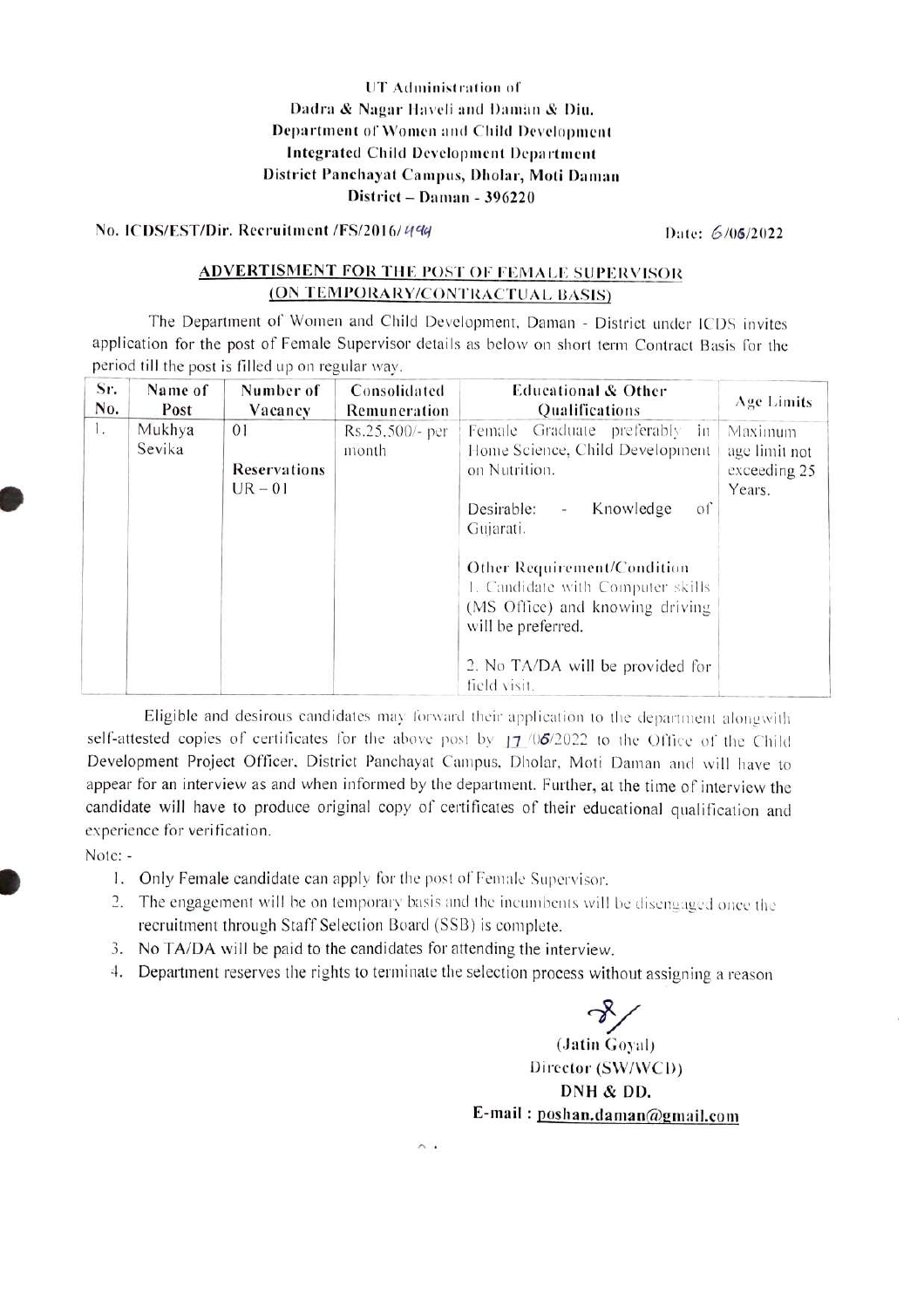# **UT Administration of, Dadra & Nagar Haveli and Daman & Diu, Department of Women and Child Development, Integrated Child Development Scheme, District Panchayat Campus, Dholar, Moti Daman District – Daman - 396220**

### **Application Form for the Post of Mukhya Sevika in Daman on short term contract basis**

- 1. Name of the Candidate :-
- 2. Address :-
- 3. Contact Number :-
- 4. Date of Birth (DD/MM/YY) & Nationality :-
- 5. Caste :- ST/SC/OBC/General

#### 6. Educational Qualification :- (from graduation to professional qualification)

| Sr. No | <b>Name of Degree</b>   | <b>Board/Institute/University</b> | <b>Year of Passing</b> | % of marks<br>obtained |
|--------|-------------------------|-----------------------------------|------------------------|------------------------|
| 1      | $\overline{\mathbf{c}}$ | 3                                 | 4                      | 5                      |
|        |                         |                                   |                        |                        |
|        |                         |                                   |                        |                        |
|        |                         |                                   |                        |                        |
|        |                         |                                   |                        |                        |

- 7. Other Trainings (if any) :-
- 8. Other experience/Employment Record :-

| Sr.<br>No. | From<br>(Date) | To<br>(Date) | <b>Duration</b><br>(Years,<br>Months) | Employer/<br>Organization | <b>Designation</b> | <b>Description</b> |
|------------|----------------|--------------|---------------------------------------|---------------------------|--------------------|--------------------|
| 1          | $\overline{2}$ | 3            | 4                                     | 5                         | 6                  | 7                  |
|            |                |              |                                       |                           |                    |                    |
|            |                |              |                                       |                           |                    |                    |
|            |                |              |                                       |                           |                    |                    |
|            |                |              |                                       |                           |                    |                    |

Passport Size Photo with counter sign